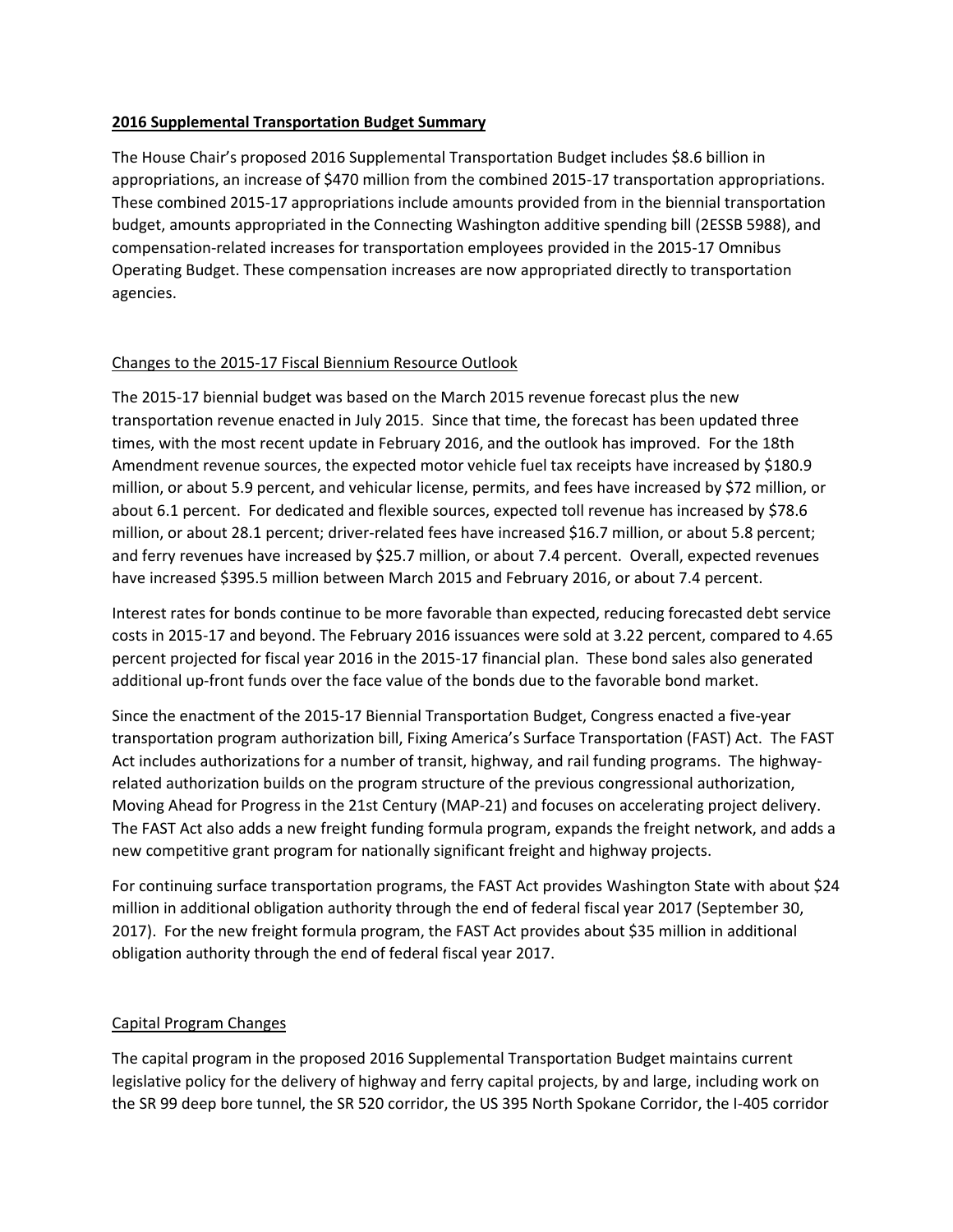and express toll lanes, and the Olympic Class ferry vessels, as well as projects identified in the Connecting Washington package, enacted in the third special session in 2015. The capital program includes an increase of \$340 million at the Washington State Department of Transportation (WSDOT), \$9 million at the County Road Administration Board (CRAB), and \$68.7 million at the Transportation Improvement Board (TIB). Of the WSDOT increase, \$323 million represents reappropriations for work that was intended to be completed in the 2013-15 biennium but has been carried over into the current biennium. The remaining portion of the WSDOT changes reflects largely a combination of increases and decreases due to work that is being delayed or accelerated, most notably \$113 million is deferred out of 2015-17 for the SR 99 deep bore tunnel.

While there are very few new items in the capital program, there are some changes. In the ferry capital program, the 34-car MV Hiyu is retired and replaced with the 87-car MV Klahowya as the fleet standby vessel. \$42 million in funding for the fourth 144-car Olympic Class vessel is advanced from 2017-19 into 2015-17 to take advantage of construction efficiencies.

Two new projects are added on the I-405 corridor funded by I-405 express toll lane revenue, including an auxiliary lane on I-405 northbound between SR 520 and NE 70<sup>th</sup> Place and hard shoulder running northbound between SR 527 and I-5.

\$113 million is added to the project list for fish passage barrier removal.

\$1.5 million is provided to complete an interchange justification report on the US Highway 2 Trestle in Snohomish County.

Additional MAP-21 federal funds are deployed as follows: \$6.6 million for asphalt preservation, \$2.7 million for unstable slopes preservation; \$6.6 million for bridge replacement preservation; and \$8.6 million for bridge repair preservation. Of the new FAST Act funds, \$23.6 million is provided for structurally deficient bridges, and \$14.1 million of freight funding is programmed in 2015-17, primarily for asphalt preservation. An additional \$5.9 million in federal funds is provided for ferry vessel maintenance.

## Operating Program Changes

Overall, the operating program budgets increase by \$48.3 million.

\$16.3 million is provided for wage and pension cost increases for Washington State Patrol troopers, sergeants, lieutenants, and captains based on fiscal note estimates for Substitute House Bill 2872 (Trooper Recruitment and Retention), which increases trooper base salaries to the base pay average of six Washington local law enforcement agencies named in the bill.

The business and technology modernization project at the Department of Licensing (DOL) is progressing faster than expected, and an additional \$6.7 million is provided in this biennium to keep pace with the accelerated project delivery. The project is expected to be completed one full year ahead of schedule.

Also at DOL, funding is provided to expand commercial driver license (CDL) and learner permit services, allowing for commercial driver-related transactions at all 56 licensing offices statewide. In addition \$1.4